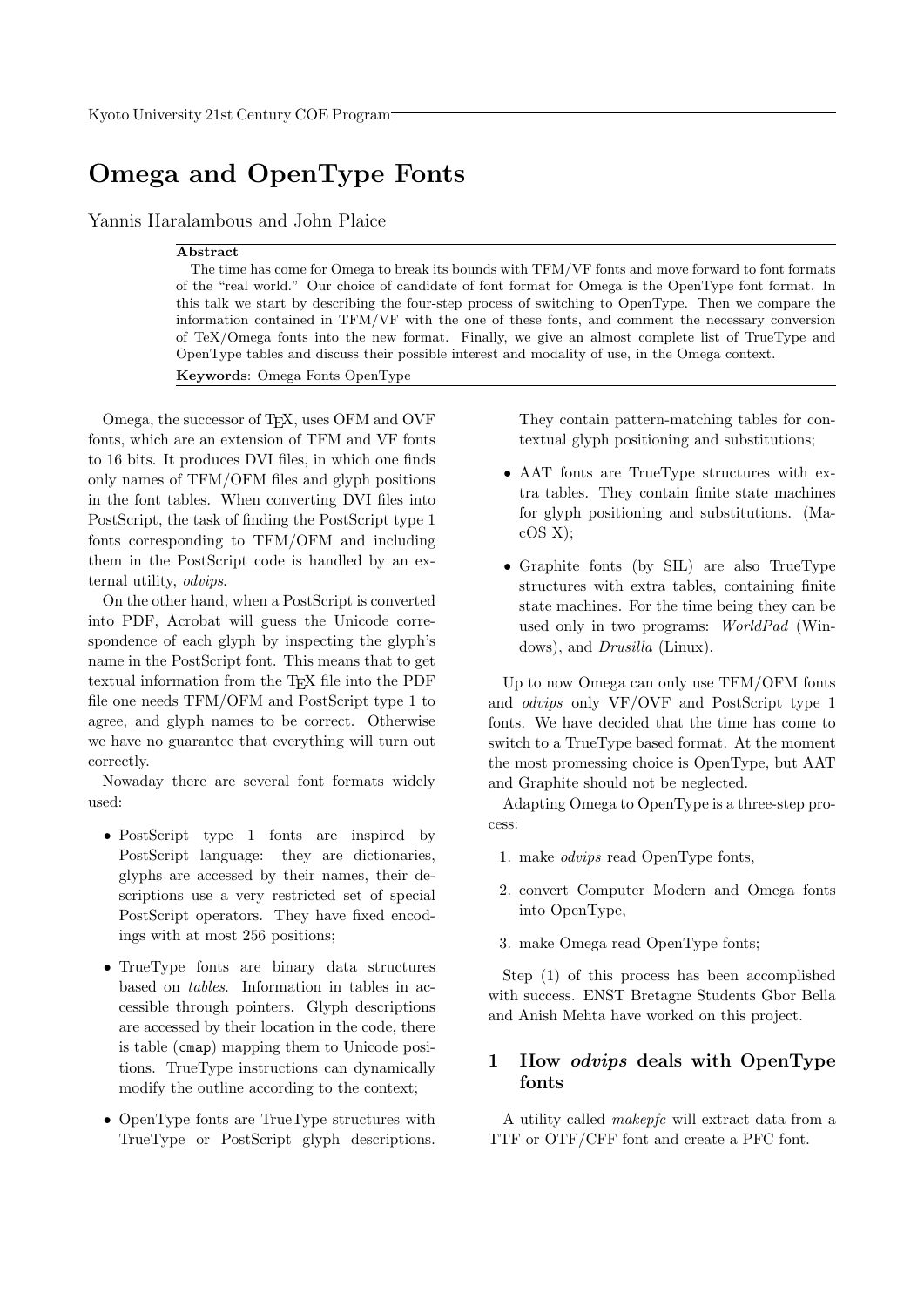PFC is a TrueType-based data structure containing the following tables:

- 1. oCHR contains type 1 encrypted charstrings for all glyphs in the font,
- 2. oMAP contains glyph code, Unicode character correspondence, PostScript name and a pointer to the location of each glyph in oCHR,
- 3. oGFD contains global font information,
- 4. oPRI contains the private dictionary,
- 5. oSUB contains subroutines;

PFC tables can be inside a TTF font or in a separate file.

odvips will find out which glyph codes are needed and will extract the descriptions from the PFC file. Then it will make as many internal PostScript type 1 fonts as necessary and will include them in the PostScript file.

On figure ?? on can see an organigramm of the various ways odvips will respond to a font request in the DVI file.

Instead of making PFC, one could also make as many type 42 fonts as necessary. But then odvips would hence produce level 2 code and we have no idea about how PostScript operators like glyphshow or charpath would react.

Wa can also ask ourselves the question: is it a good strategy to keep instructions? Is Omega going to produce resolution-dependent PostScript code?

# 2 Storing TFM Data in OpenType

Let us see now how we will be able to store the information already contained in TFM files in Open-Type structures. A TFM file contains the following information:

- Global information:
	- CHECKSUM: not needed since can recalculated,
	- DESIGNSIZE: can go into size feature of the GPOS table,
	- DESIGNUNITS: can go into unitsPerEm entry in head table,
- CODINGSCHEME, FAMILY, FACE: are obsolete and useless;
- Basic font parameters:
	- SLANT: can go into italicAngle in post table,
	- SPACE: can be the width of SPACE glyph,
	- STRETCH not provided in OpenType philosophy. Maybe it could be expressed as width delta clusters in an AAT just table,
	- SHRINK (idem),
	- XHEIGHT: can go into sxHeight entry in OS/2 table,
	- QUAD: not provided in OpenType philosophy,
	- EXTRASPACE: not provided;
- Other font parameters:
	- DEFAULTRULETHICKNESS: can go into underlineThickness in post table, although this is not exactly the same notion,
	- SUPDROP could be ySuperscriptYOffset in OS/2,
	- SUBDROP could be ySubscriptYOffset in  $OS/2$ ,
	- BIGOPSPACING1-5, SUP2, SUP3, SUB1, SUB2, DELIM1, DELIM2: not provided,
	- AXISHEIGHT: can go into BASE or base table, but then we have to know which script and language we will be using with this font;
- Kerning pairs: KRN: can be converted into lookups of type 2, in GPOS table;
- Dumb and smart ligatures: LIG, /LIG, /LIG>, LIG/, LIG/>, /LIG/, /LIG/>, /LIG/>>: can be converted into lookups of type 4, in GSUB table;
- Basic information for each glyph: figure 2 shows that the dimension model of a glyph is different for T<sub>E</sub>X and for OpenType.
	- CHARWD: can go into hmtx table,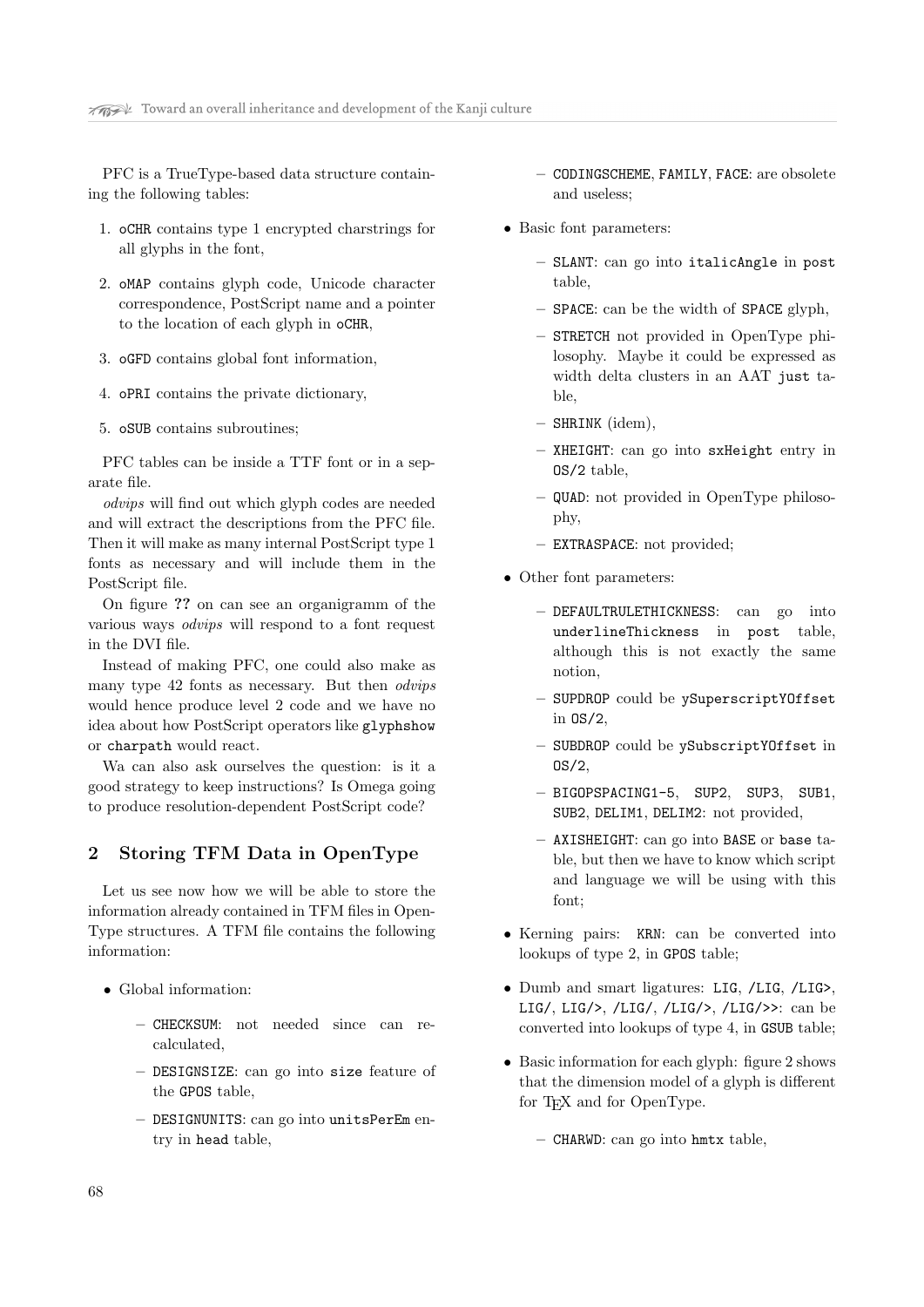

Figure 1: odvips responding to a font request in the DVI file.



Figure 2: Dimensions for T<sub>E</sub>X/Omega and for Open-Type.

- CHARHT: is not provided in OpenType philosophy, although most of the time it is the height of the glyph,
- CHARDP: same, but for the depth of the glyph,
- CHARIC: not provided at all, since Open-Type cannot act across fonts, and italic correction is only useful when we change fonts;
- Gadgets for each glyph:
	- VARCHAR: can go into GPOS table,
	- NEXTLARGER: can go into GSUB table.

Once we have stored TFM information into an OpenType font we can consider virtual fonts:

- MOVE\*, SETCHAR: can be obtained through True-Type composite glyphs;
- POP, PUSH: are not really needed since we can replace them by adequately chosen by MOVE\* instructions;
- SETRULE: we just need to draw a glyph in glyf or CFF table;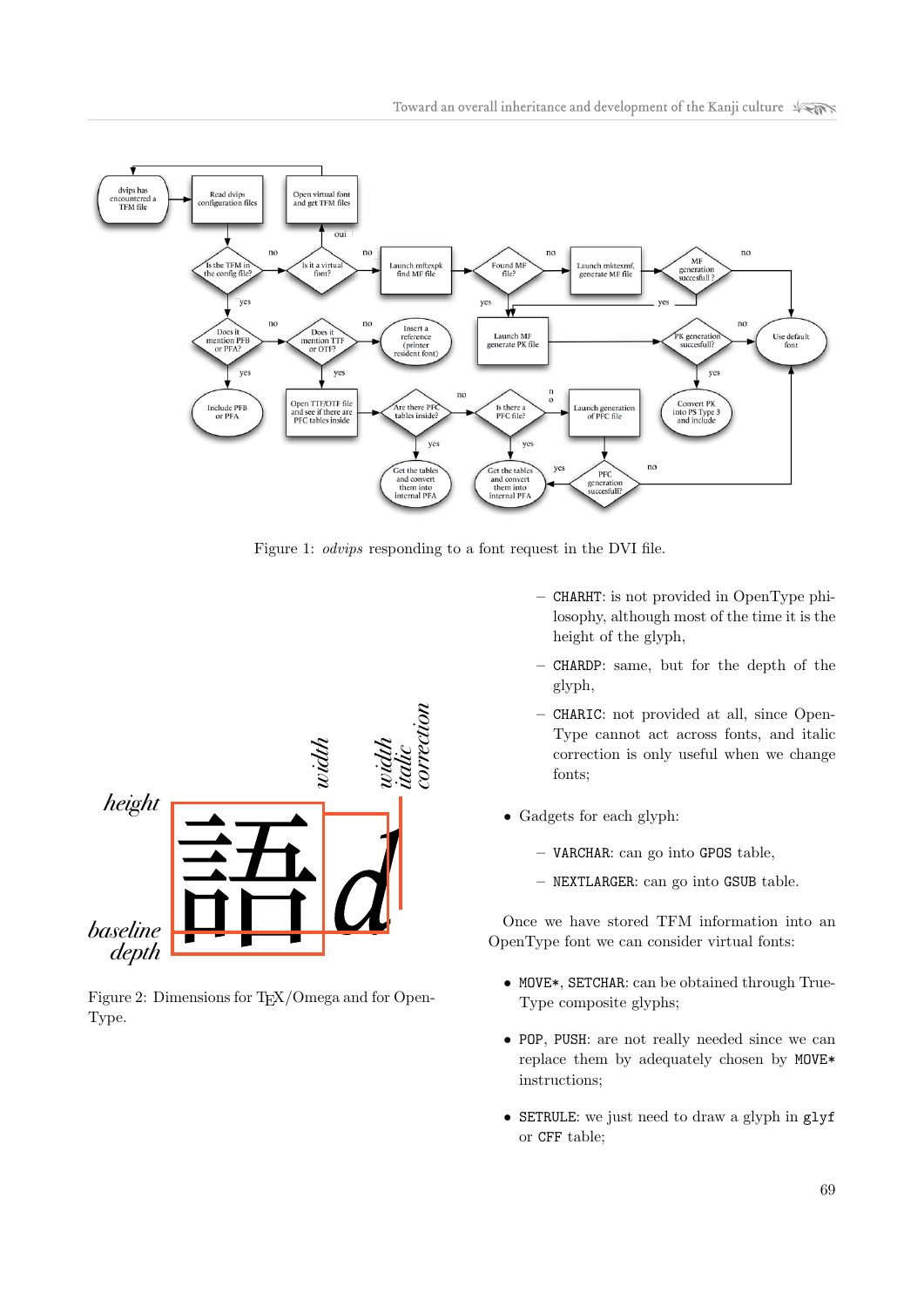- MAPFONT: it is not possible to include other OpenType fonts: we will have to make big fonts which include all glyphs;
- SPECIAL: it is not possible to include special code in a glyph.

# 3 Using OpenType Data in Omega

Now that we have seen how to store TFM and VF data in an OpenType structure let us consider the inverse problem: given an OpenType font, how can we take advantage of its data to typeset with Omega?

We will take a quick overview of most of the interesting OpenType tables.

#### 3.1 cmap

This table provides a Unicode correspondence for each glyph. It allows to find the right glyph name when TTF or OTF is converted into type 1.

We will use it with format 4 (16 bits, eventually sparse), platformID 0 (Unicode), encodingID 0 (Unicode  $2+$ )—or, if necessary, the one with format 4 (16 bits, eventually sparse), platformID 3 (Windows), encodingID 1 (Unicode 2).

Nevertheless, let us note that the AAT table Zapf is a better alternative than cmap.

#### 3.2 head

This table contains general information about the font. Among the data it contains, the unitsPerEm value will be needed to translate glyph coordinates into global ones, if we want to delve into glyphs.

#### 3.3 hhea

This table contains general information about horizontal typesetting with the font. It is of no interest to Omega.

#### 3.4 hmtx

This table contains horizontal widths for all glyphs. It is absolutely essential to us because it is the place where widths of glyphs are stored, but there is a caveat: these widths can be modified a posteriori by TrueType instructions, and this why we also need the hdmx table.

#### 3.5 maxp

This table contains maximum values for various quantities (number of glyphs, max number of contours, max number of Bézier points, etc.). Its only interest is to provide useful values for memory allocation when delving into glyphs. It is unnecessary since we are using dynamic allocation of memory.

## 3.6 name

This table contains various textual information about the font, in any language and encoding. Since Omega is not interactive, it could be useful only for the log file: the name of the font in the name table is more legible than its file name. This way we could have multilingual (politically correct) log files.

#### 3.7 OS/2

This table contains useful numeric data. For example:

- sxHeight is the x-height, there is also sCapHeight. These can be useful for accent placement in the absence of marks;
- ulUnicodeRange1-4 can warn us that the current font is not capable to typeset in a given script, so that we can search for a substitute;
- panose can be used for finding a look-alike of the current font, again for typesetting a missing glyph;
- if no substitute font can be found, xAvgCharWidth can be the width of the "missing glyph;"
- usDefaultChar gives us a possible "missing glyph;"
- ySuperscriptYOffset et al. can give us a clue about how to typeset superscripts and subscripts;
- usBreakChar: the word separator. Really a bad idea!
- maxContext: how many glyphs must be kept in memory to apply pattern matching.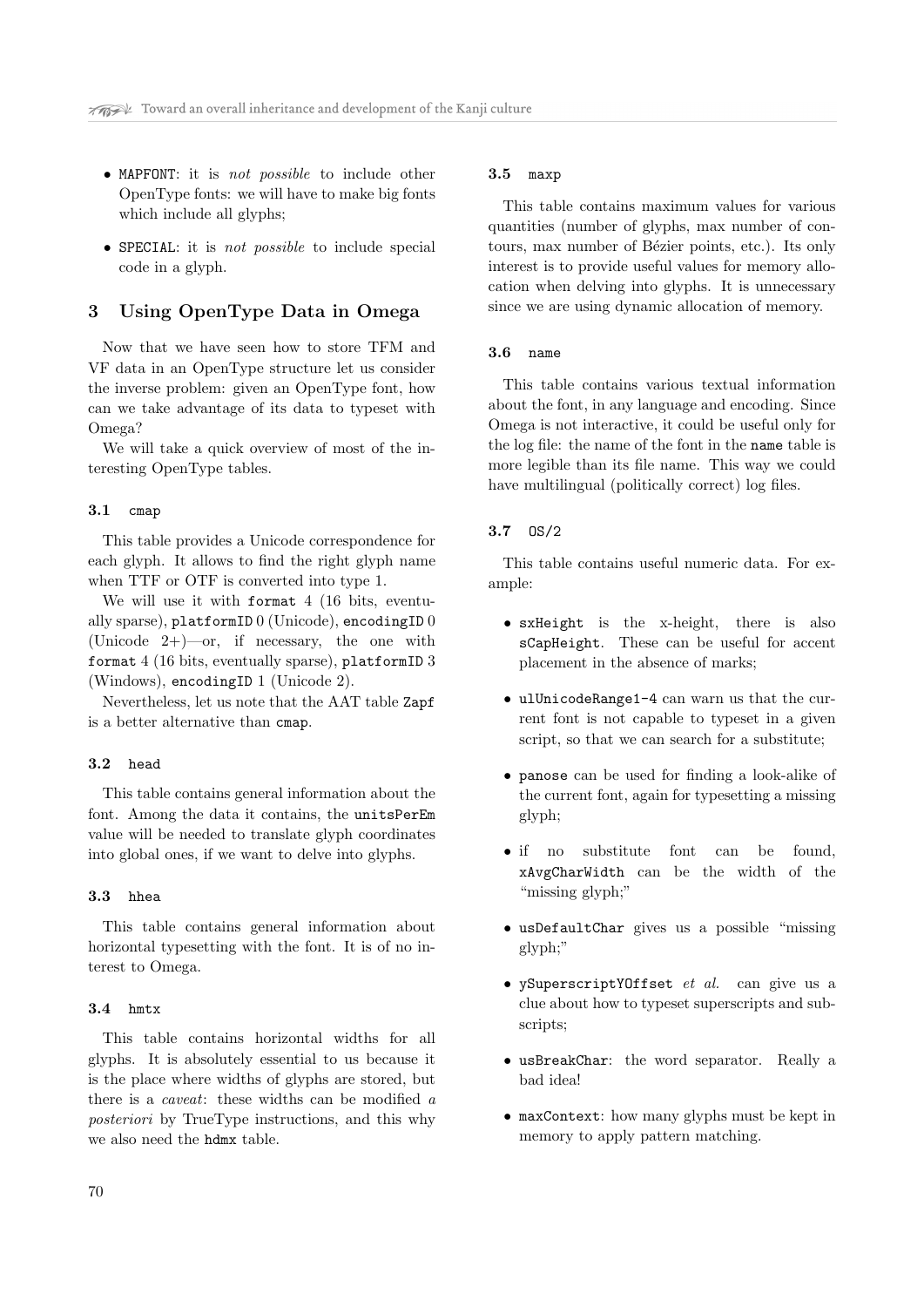#### 3.8 post

This table contains information needed for converting from TrueType to PostScript type 1 or type 42.

The italicAngle entry contains the slant parameter which we need for accent placement, in the absence of GDEF marks.

The underlinePosition and underlineThickness entries can be useful for underlining.

Some versions of post table also contain PostScript glyph names for all glyphs: this can be useful to odvips when creating mini-type 1 fonts.

#### 3.9 loca

This table contains pointers to TrueType glyph descriptions, it is indispensable if we want to delve into glyphs, useless otherwise.

# 3.10 glyf

This table contains TrueType glyph descriptions, bounding boxes and instructions. We may want to delve into glyphs to find out information about their shapes, in the absence of marks. For example in the figure below:



we have an Esperanto letter "h" with circumflex accent. Only by examining the glyph outline, and doing shape recognition, will we be able to place the circumflex accent correctly on the letter.

Nevertheless we must be very carefull with True-Type instructions because they can modify shapes, origin points and widths!

# 3.11 fpgm, prep, cvt

These tables contain TrueType instructions executed when the font is loaded, or when its size its changed. They can be useful to Omega only if we have to execute instructions to get resolutiondependent values related to glyph shapes.

#### 3.12 CFF

This table contains the PostScript type 2 descriptions of glyphs. Once again, it can be useful to Omega only if we want to delve into glyphs. It will be more difficult to analyze than TrueType glyph descriptions.

Also we must consider the fact that type 2 charstrings can not be executed by ordinary PostScript interpreters, which is quite a paradox, and hence type 2 fonts must be converted into type 1. This conversion is mostly straightforward, since most type 2 operators are there only for optimization, others are mathematical and can easily be replaced by the calculated result. Only a few cannot be converted at all, as for example the random operator.

#### 3.13 VORG

This table contains the coordinates of vertical origins of glyphs. It is absolutely necessary when doing vertical typesetting.

#### 3.14 EBLC, EBDT, EBSC

This table contain bitmap glyphs and related information. We would need to convert these into PostScript type 3, in the same way as PK fonts. Is this necessary?

First of all, there will always be bitmap fonts around.

And also Luc Devroye seeks the perfect font, a bitmap font with a resolution such that pixels have the size of molecules.

So, let us keep the bitmap option open.

#### 3.15 DSIG

This table contains a digital signature of the font. It should be avoided since it is only a good way to make font developers pay \$400 per year for the rest of their life.

But it does raise the question of authentication of fonts, which, in turn, raises the question of identification of fonts.

#### 3.16 gasp

This table informs the system about how to rasterize the font. It is useless to Omega.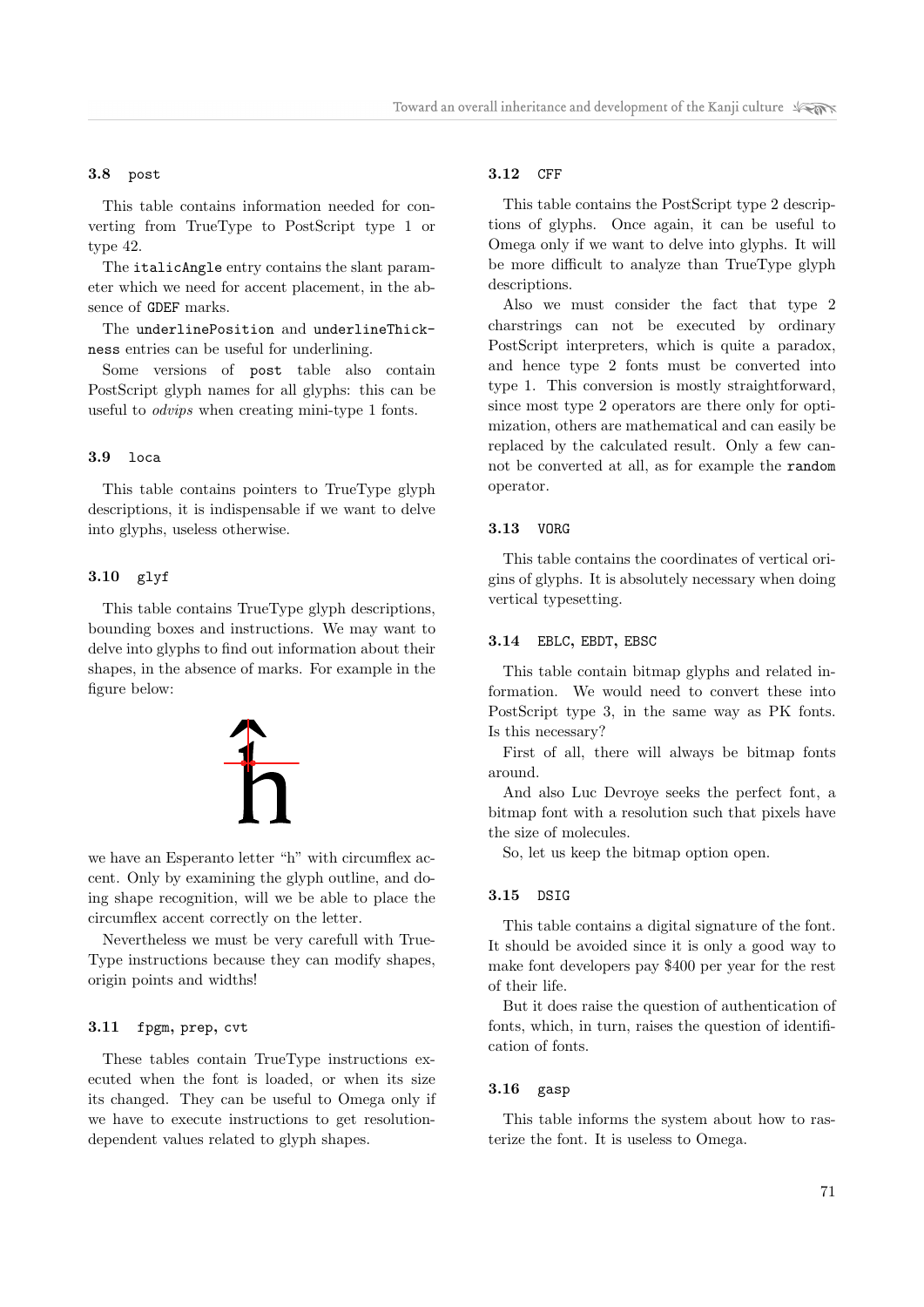#### 3.17 hdmx, LTSH

The hdmx table contains glyph widths in pixels, not to confuse with hmtx, which contains values in abstract glyph coordinates. It can be useful if we want to produce PostScript code for a given resolution (for exemple, for low-resolution hand-held devices—there is a project on making fonts for Palm with Metafont.

The LTSH table contains values from which interpolation is linear. It gives us a range of possible acceptable resolutions for a given typeset document.

#### 3.18 kern

This is the old way for obtaining kerning pairs. This table can have various subtables in different formats: format 0 is the plain one; format 3 is the AAT one: it contains a finite state machine. An example where this could be useful: "S.A.V." would be much better typeset with a small kern between the period and the "V": "S.A.V." but this kern should only occur when the period is preceded by an "A," or a similar letter.

In OpenType it is better to use GPOS to obtain contextual kerning.

This raises a problem: Omega, like T<sub>E</sub>X, does not use a SPACE character, so how do we kern with it? We need to be able to apply kerning to word boundaries, when not at line boundaries.

#### 3.19 VDMX

This table contains global pixel information about vertical typesetting (not to confuse with an hypothetical vertical version of hdmx). It is of little use to Omega.

#### 3.20 vhea, vmtx

These are the vertical counterparts of hhea and hmtx. The latter is absolutely necessary if we want to typeset vertically: it contains the vertical widths of glyphs.

#### 3.21 BASE

This table contains the heights of various baselines, relative to the dominant script (see fig. 3).

They could be quite useful to Omega when mixing scripts. It raises the question: should baseline changes be valid only for the current font, or should they be persistent between fonts?

#### 3.22 Advanced Typography tables

The tables GPOS, GSUB, GDEF and JSTF are the OpenType "Advanced Typography" tables.

The system works as follows: the user choses features, which call *lookups*. Lookups apply transformation rules which are either positionning (GPOS) or substitution (GSUB) rules.

In a T<sub>EX</sub> document, feature choices have to be indicated by special primitives. In an Omega IDE, one should expect to have an OpenType-compliant editor which will include the feature-choice primitives in a transparent way.

Let us consider these tables.

#### 3.23 GPOS

The table GPOS contains lookups for glyph positioning. There are 9 kinds of lookups:

• lookup type 1: simple positionning. This lookup will move a glyph in some direction, when this lookup is requested by a feature. In the following example, parentheses are raised to obtain a better fit with capital letters:



- lookup type 2: pair positionning, as for example, kerning. This is actually more powerful than kerning since either one of the two glyphs can be moved in any direction. One can use individual glyphs, glyph classes or covering tables;
- *lookup type 3: cursive attachment*. Very useful for calligraphic scripts or Arabic. One often forgets one of the flags of the lookup, which indicates whether it is the first or the last glyph of a sequence which is aligned on the baseline.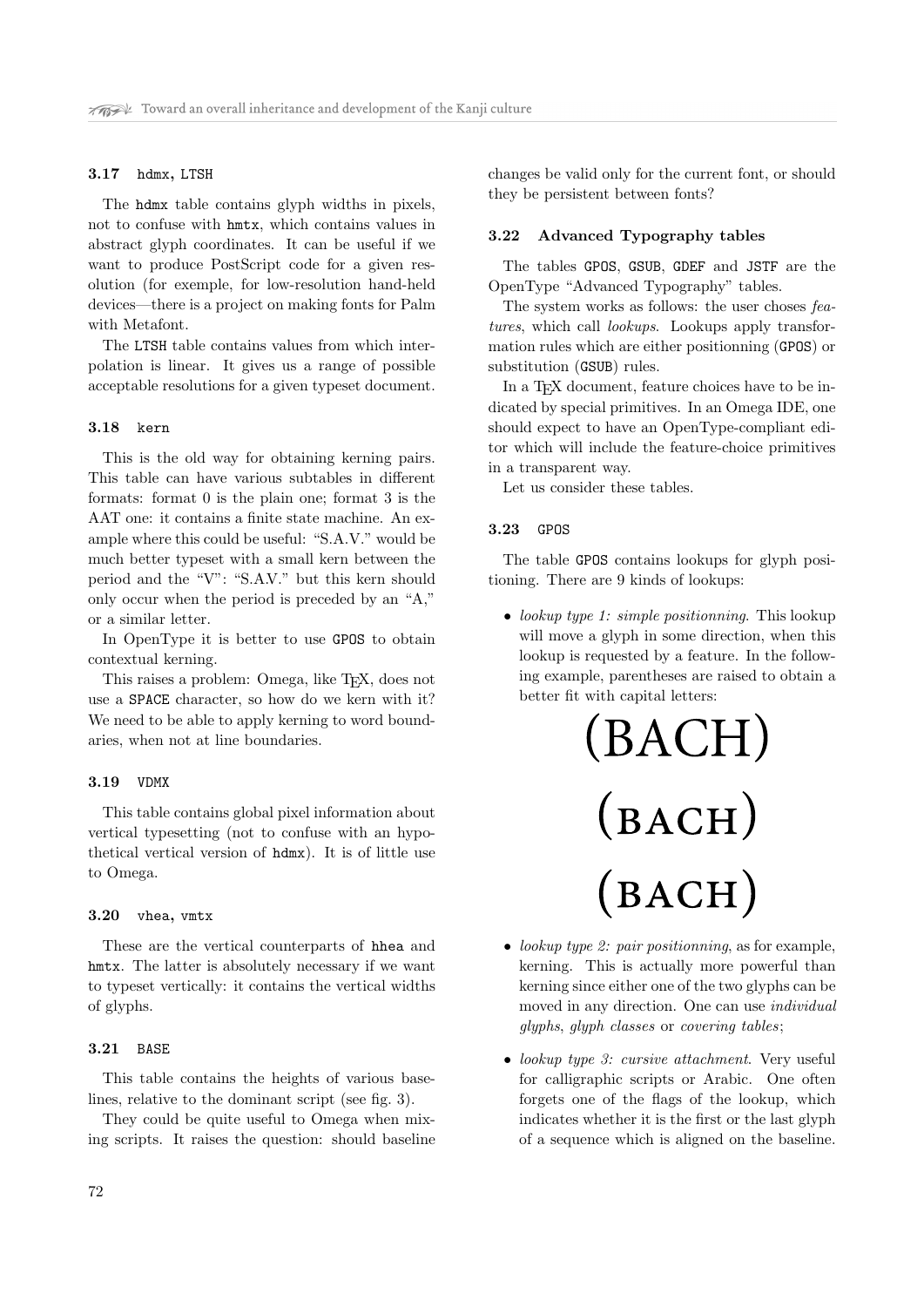

Figure 3: Base lines for three different scripts: latin, ideographic and tibetan.

This lookup is essential for writing in Urdu, but we need a special micro-engine in Omega, which will be able to memorize glyph positions and move a whole block at the end of a "run."

- lookup types 4 and 6: diacritics, and diacritics upon diacritics. These lookups define attachment marks. This can be eextremely useful for Omega since it will allow placement of arbitrary diacritics over arbitrary letters or other diacritics—nevertheless one must be careful about potential kerning: if a given diacritic has to be kerned with a base glyph, or if we have to kern between two diacritics, special attachment marks must be defined, and this can quickly become a mess.
- lookup type 5: diacritics on ligatures. It defines attachment marks for different parts of a ligature glyph. It can also be extremely useful for Omega. Especially in fonts like Prestige:

# **4 QATTE ESTETTQE** DE CTTE FONE EST TNDNTABE, MAS

where we have many ligatures and need to place accents upon them. This operation raises some interesting questions: what is the accent that should be upon INDNIABLE in the exemple above? Is it a grave or an acute accent?

• lookup type 7: contextual positionning. It is a kind of "virtual" lookup, since it calls other lookups (of types 1–6) when a certain pattern is matched. Here is an example of contextual kerning:

 $S.A.V.$  $S.A.V.$  $S.A.V.$ 

Contextual positionning can be easily converted into an OTP, except that we need better primitives for moving glyphs vertically (besides \raise). Even if glyphs are moved vertically they must remain a single glyph chain, so other lookups can be applied.

• lookup type 8: extended contextual positionning. This lookup type is like type 7, but uses also a backtrack and a lookahead.

The lookahead can be easily used into an OTP, with the  $\leq$  operator which will put characters back into the data flow. For the backtrack we need to extend the operational model of OTPs: one must be able to go back and fetch the last characters read. This raises a question: is the Omega buffer compatible with the concept of OpenType "run"?

# 3.24 GSUB

The GSUB table contains lookups for glyph substitution (typically what we find in OTPs). There are 8 kinds of lookups;

- lookup type 1: simple substitution. It replaces a glyph by some other glyph and can be easily converted into an OTP;
- lookup type 2: multiple substitution. It replaces a glyph by more than one glyphs and can also be easily converted into an OTP;
- lookup type 3: choice of variant. This lookup can be used only interactively, to choose between glyphs representing the same character.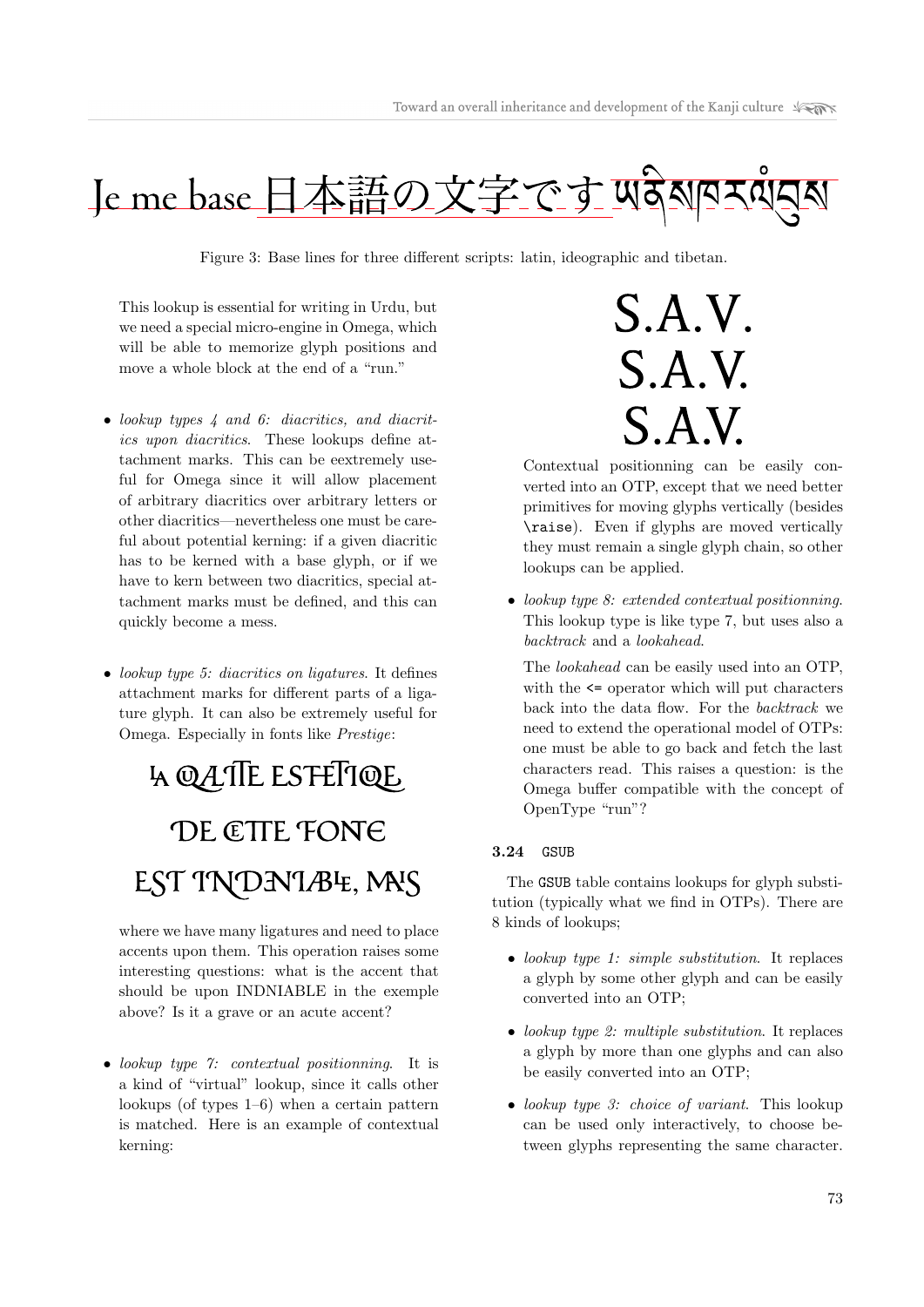In an Omega IDE, one should expect the text editor to include the glyph index in the T<sub>E</sub>X code together with the Unicode position, so that Omega can access both directly;

- lookup type  $\downarrow$ : ligatures. It replaces more than one glyphs by one glyph and can be easily converted into an OTP;
- lookup type 5: contextual substitution. It is a "virtual" lookup as in GPOS and can be easily converted into an OTP;
- lookup type 6: extended contextual substitution. It is like the lookup type 5 but with lookahead and backtrack. Same remark as for GPOS: lookahead can be implemented in an OTP with <= operator, but backtrack needs more care;
- lookup type 8: reverse extended contextual substitution. This lookup has been especially invented for Urdu. In the figure below we can see the same Arabic letter beh typeset several times in a row, and taking different forms depending on the context. Urdu requires the substitution of letter forms to start at the end of the string, and this is why this lookup is necessary:



To be converted into an OTP, this lookup has to be converted into a type 6 first.

# 3.25 JSTF

This table gives a preference order of features to apply for optimizing justification. It can be quite dangerous (some features should not be applied randomly). Like TEX, Omega can do justification very well, so this table may not be needed.

Nevertheless it raises a question: which features should be activated by the user only, which ones should be automatic, and which ones should be activated by the line-breaking algorithm?

# 4 AAT tables

Besided OpenType, there is also AAT. AAT uses features like OpenType, but with two advantages: AAT features have selectors, and AAT features have names in the name table. While OpenType relies on software, AAT features are chosen on a system level. Here are some interesting AAT tables.

#### 4.1 opbd

This table provives optical bounds to glyphs. It can be very useful, especially for italic or when mixing fonts with different sidebearings. In the following example we see the same text with and without optical bounds;

O ma douce dulcinée γλυχειά μου ὕπαρξη, φῶς μου du ewig Weibliches  $zieh\overline{st}$  mich hinan O ma douce du cinée γλυκειά μου ὕπαρξη, φῶς μου<br>*δα ewig IV eibliches* 

ziehst mich hinan

(It is a tri-lingual love poem for my wife, with a reference to Goethe's Faust.)

#### 4.2 trak

In T<sub>E</sub>X tracking has been avoided until now, probably because English language typesetters claim that "letterspacing is like steeling sheeps." Nevertheless, s o m e l a n g u a g e s (G r e e k, R u s s i a n, G e r m a n) need letterspacing. Tracking is also part of the AFM specification, it can be useful if used like alcohol (in small quantities, or as medecine).

The difference between letterspacing and tracking is that the former should be selective, and the latter not.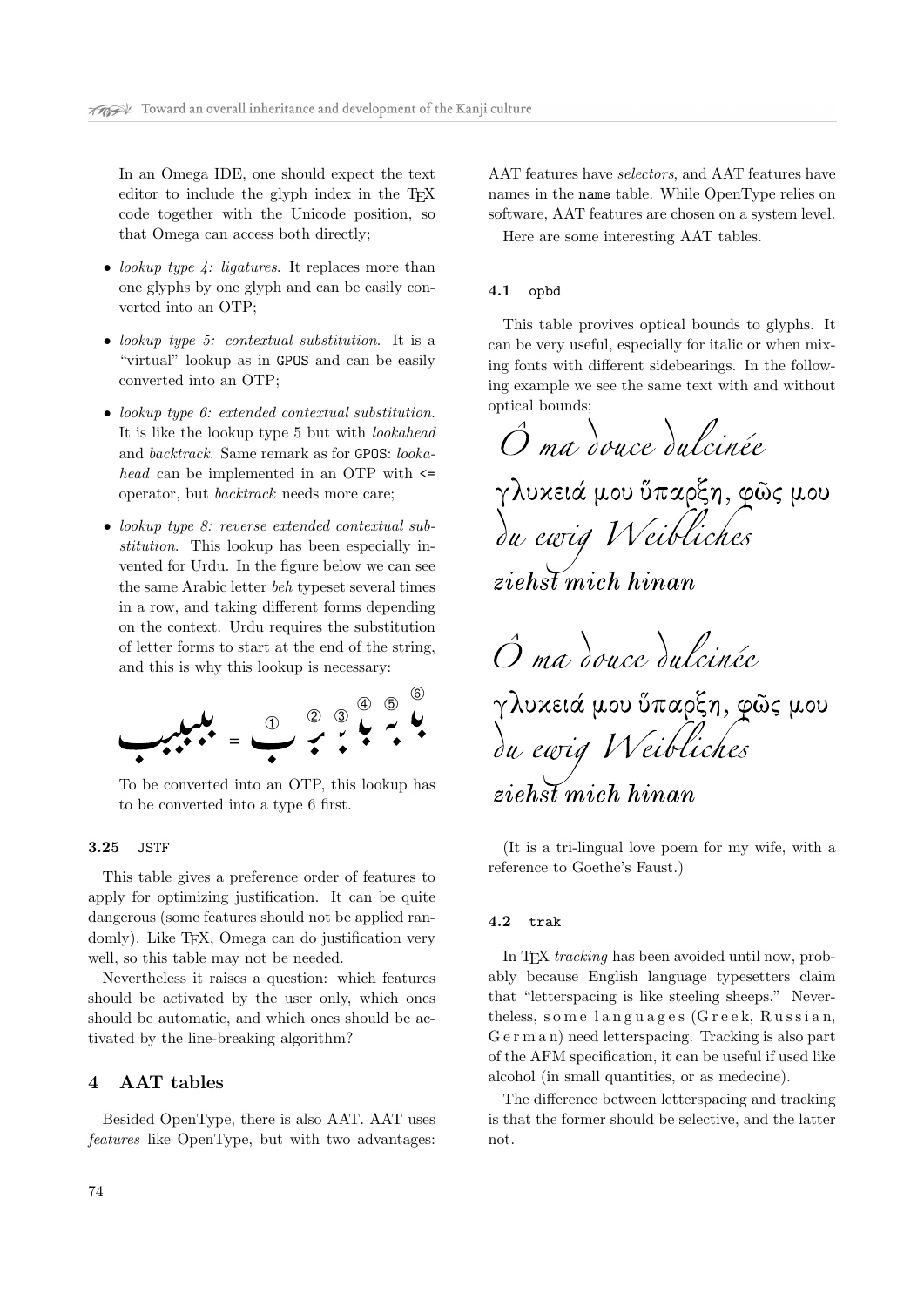#### 4.3 Zapf

Named after a famous font designer which we will not name in the present text.

This table gives a lot of information on each glyph: its PostScript glyph name, Unicode correspondence, the fact if it is Japanese kanji or Chinese han or Korean hancha, an historical memorandum, etc. It can be useful for chosing the right glyph according to the context.

#### 4.4 \*var

The tables fvar, gvar, avar, cvar deal with "variations:" the AAT equivalent of Multiple Master fonts. They could be useful for generating onthe-fly font instances which will solve specific typesetting problems. But, they are unstable, hard to implement, and their features bit more flexible than Multiple Masters, but still not flexible enough.

#### 4.5 morx

This is the heavy-duty AAT table. It uses finite state machines as in the following example where we replace a person's first name by an initial, eventually keeping an "h":



The morx table has 5 *operations*:

- operation 0: glyph re-ordering, very useful for Indic and South-East Asian languages;
- operation 1: contextual substitution;
- operation 2: ligatures (out of up to 16 components);
- operation 4: simple glyph substitution (no finite state machine);
- operation 5: glyph insertion;

Technically, finite state machines can be easily converted into OTPs, since these have states as well.

#### 4.6 just

The just table is like the OpenType table JSTF (it aims to optimize justification), only more intelligent. It has a quantitative and a qualitative part.

In the quantitative part one can define width variation, or even glyph variation. This could be a solution for the TEX SHRINK and STRETCH parameters, only here we can apply them to any glyph. It has special options for keshided, white spacing, and other glyphs.

The qualitative table is like JSTF: one choses actions (ligature decomposition, glyph insertion, glyph stretching, repeated glyph insertion: a phenomenon similar to T<sub>F</sub>X's rules).

# 5 Open Questions

- What is still missing, despite the magnificence of OpenType and AAT?
- to handle Arabic correctly one needs dynamically variable glyphs;
- T<sub>E</sub>X virtual fonts can combine glyphs from several fonts, this could be very profitable to Open-Type/AAT;
- more generally, what happens between fonts? How can two fonts communicate/interact?
- could automatic kerning be an option? islands that communicate?
- software like FontLab or PFAEdit has functions for "boldening" or "lightening" glyphs. This could be an option for automatic optical correction, or for automatic typographical gray correction;
- the context of OpenType fonts is a "run", the one of OTPs is a buffer. How about a more global context, where can say that we are at paragraph begin, or at page begin, or at document begin...